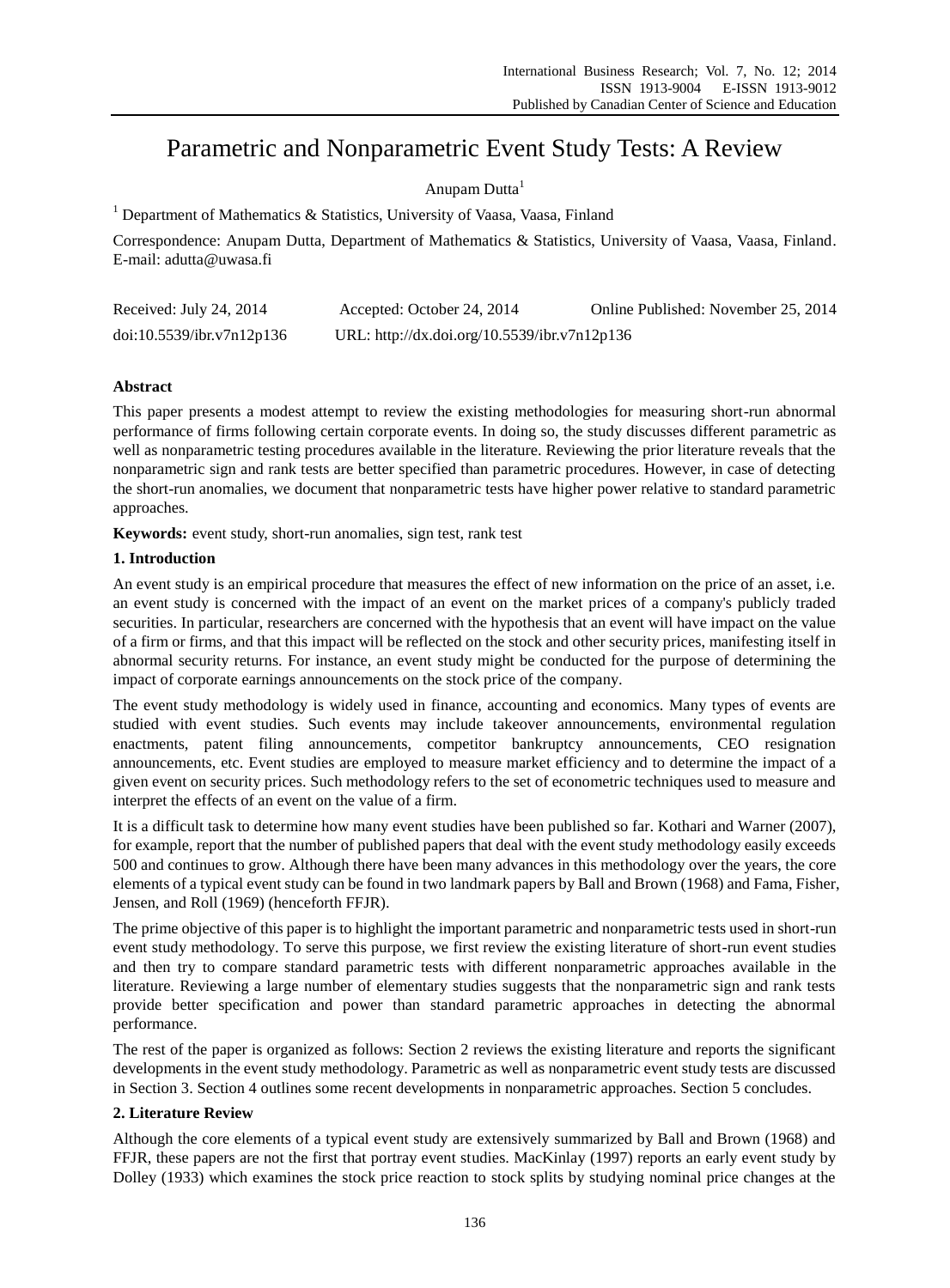time of the split. Using a sample of 95 splits from 1921 to 1931, Dolley finds that the price increased in 57 of the cases and the price declined in only 26 instances.

In the late 1960s, Ball and Brown (1968) and FFJR introduced the methodology that is essentially equivalent to that which is in use today. Ball and Brown (1968) conclude that annual accounting income data contains information that is related to stock prices. They found that income forecast errors, which are measured by the difference between announced and expected accounting earnings, have a positive impact on the abnormal performance index around the annual report announcement date.

FFJR also note that stock prices appear to adjust to new information. Stock splits generally occur following periods when stock prices significantly increase relative to the market. They found that, after a split announcement, stock prices seem to quickly reflect all available information and do not generate any abnormal returns. The results demonstrate the efficiency of the capital market.

Since these pioneering studies, numerous modifications have been developed in order to investigate the impact of a number of potential problems of concern in the literature which include non-normality of returns and excess returns, bias in OLS estimates of market model parameters in the presence of non-synchronous trading and estimation of the variance to be used in hypothesis tests concerning the mean excess return. Brown and Warner (1980, 1985) deal with the practical importance of these complications. In the 1980 paper, they consider implementation issues for data sampled at a monthly interval, while the 1985 paper deals with issues for daily data.

However, the issue of event-induced volatility has been a source of concern in the literature for some time. Brown and Warner (1980, 1985) report that increases in variance may result in misspecification of the traditional test statistics and that the power of tests can be improved by appropriately modeling the volatility process. Other studies such as Aktas et al. (2007), Harrington and Shrider (2007) and Higgins and Peterson (1998) also document that all events induce an increase in cross-sectional variance that must be estimated and adjustments embodied in all tests used to assess the statistical significance of event date abnormal returns. Boehmer, Musumeci, and Poulsen (BMP) (1991) argue that the event-period returns should be standardized by the estimation-period standard deviation, and the cross-sectional mean of the standardized returns needs to be divided by their cross-sectional standard deviation to yield the test statistic. BMP approach implicitly assumes that the event-induced variance is the same for all securities in the sample. Corrado (1989) introduces the nonparametric rank test to deal with the issue of event-induced variance. Simulations show higher power of the rank test relative to the traditional tests. Simulations in BMP approach also confirm the same.

In traditional event study methodology, however, it is assumed that the abnormal returns are cross-sectionally uncorrelated. This assumption is valid when the event day is not common to the firms. Brown and Warner (1980, 1985) show that even when the event day is common for the firms which are not from the same industry, use of the market model to derive the abnormal return reduces the inter-correlations virtually to zero. But, if the firms are from the same industry, extracting market factor may not reduce the cross-sectional residual correlation. Consequently, using the traditional standardized return test statistics, even moderate cross-sectional correlation in an event study causes substantial over-rejection of the null hypothesis of no abnormal performance. Kolari and Pynnönen (2010) propose simple corrections to the popular Patell (1976) and Boehmer, Musumeci, and Poulsen (1991) statistics to account for the correlation. They show that, when there is no event-induced volatility increase, each of these corrected test statistics is approximately equally powerful and rejects the null hypothesis of no abnormal performance at the correct nominal rate when it is true.

## **3. Event Study Tests**

A number of event studies rely on parametric test statistics. But, one disadvantage of using parametric test statistics is that they do require essential assumptions about the probability distribution of returns. Brown and Warner (1985) report that stock prices are not normally distributed. Consequently, when this assumption of normality is violated, parametric tests yield misspecified test statistics.

Non-parametric tests, on the other hand, are well-specified and more powerful at detecting a false null hypothesis of no abnormal returns. The most successful among these tests were the nonparametric sign and rank tests advanced in Corrado (1989), Zivney and Thompson (1989), and Corrado and Zivney (1992). Well-known studies of this type are Cowan (1992), Campbell and Wasley (1993, 1996), and Corrado and Truong (2008). Each of these studies documents that sign and rank tests provide better specification and power than parametric tests.

In this section, we review different types of nonparametric event study tests available in the literature. In doing so, we first discuss standard parametric procedures for testing the null of no abnormal performance. Reviewing nonparametric tests will follow.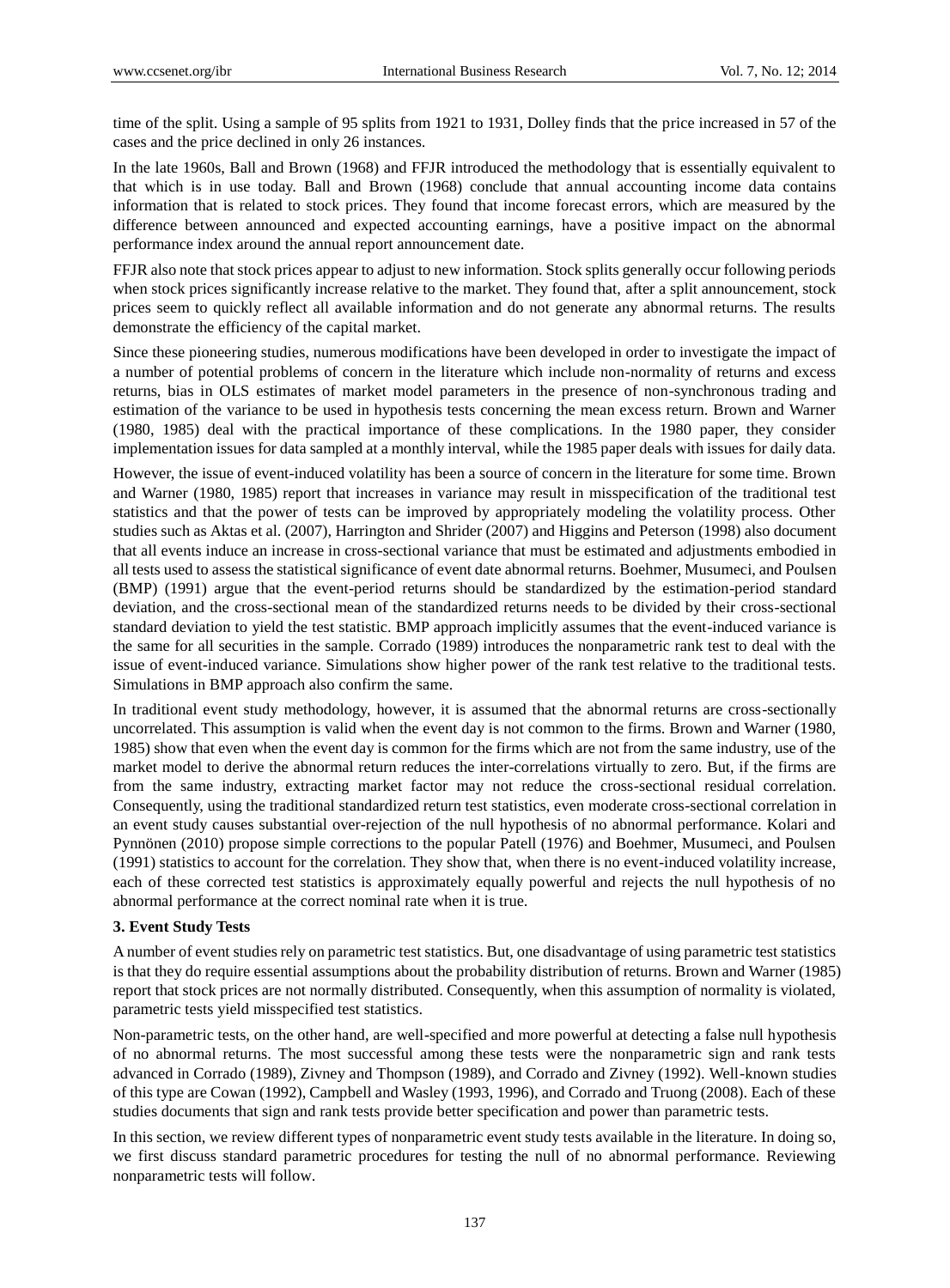#### *3.1 T-Test-Mean Excess Returns*

Let  $\varepsilon_{it}$  denote the abnormal return of security *i* on day *t*, i.e.,  $\varepsilon_{it} = R_{it} - E(R_{it})$ , where  $R_{it}$  represents the return of security *i* on day *t* and  $E(R_{it})$  indicates the expected return generated by a particular benchmark model. Also let *t=0* be the event date. Now for each day *t*, the cross-sectional average excess return of *N* securities is calculated as:

$$
\overline{\varepsilon_t} = \frac{1}{N} \sum_{i=1}^N \varepsilon_{it}
$$

The day 0 test statistic is then given by:

$$
J_1 = \frac{\bar{\varepsilon_0}}{S(\bar{\varepsilon})}
$$

with  $S(\bar{\varepsilon})$  being an estimate of standard deviation of the average abnormal returns.

*3.2 T-Test-Mean Standardized Excess Returns*

In this case, each  $\varepsilon_{it}$  is divided by its estimated standard deviation to produce a standardized excess return computed as:

$$
\varepsilon'_{it} = \frac{\varepsilon_{it}}{S(\varepsilon_i)}
$$

Then the day 0 test statistic is defined as:

$$
J_2 = \frac{1}{\sqrt{N}} \sum_{i=1}^N \varepsilon'_{it}
$$

#### *3.3 Cross-Sectional Dependence (Crude Adjustment)*

Brown and Warner (1980) suggest a crude dependence adjustment for cross sectional dependence. The variance of the average abnormal return of the event day is estimated using the time series variance of the average of the abnormal returns.

In this case, the day 0 test statistic is given by:

$$
J_3 = \frac{\bar{\varepsilon}_0}{\sqrt{\tilde{\sigma}^2}}
$$

Here, 
$$
\widetilde{\sigma^2} = \frac{1}{T-1} \sum_{t=1}^T (\overline{\varepsilon_t} - \overline{\varepsilon})^2
$$
 and  $\overline{\varepsilon} = \frac{1}{NT} \sum_{t=1}^T \sum_{i=1}^N \varepsilon_{it}$ 

#### *3.4 Generalized Sign Test*

The sign test, often used in event studies, refers to a simple binomial test of whether the frequency of positive abnormal residuals equals 50 percent. Brown and Warner (1980) point out that correct specification of the sign test requires equal numbers of positive and negative abnormal returns, absent a reaction to an event. Cowan, Nayar and Singh (1990) and Sanger and Peterson (1990), use a refined version of this sign test by allowing the null hypothesis to be different from 0.5 and this modified approach is called generalized sign test.

In order to implement this test, we first need to determine the proportion of securities in the sample having non-negative abnormal returns under the null hypothesis of no abnormal performance. The value for the null is estimated as the average fraction of stocks with non-negative abnormal returns in the estimation period. If abnormal returns are independent across stocks, under the null hypothesis the number of non-negative values of abnormal returns has a binomial distribution with parameter *p*.

The statistic for the generalized sign test is defined as:

$$
z = \frac{|p_0 - p|}{\sqrt{p(1 - p)N}}
$$

where  $p_0$  denotes the observed fraction of positive returns computed across stocks in one particular event week, or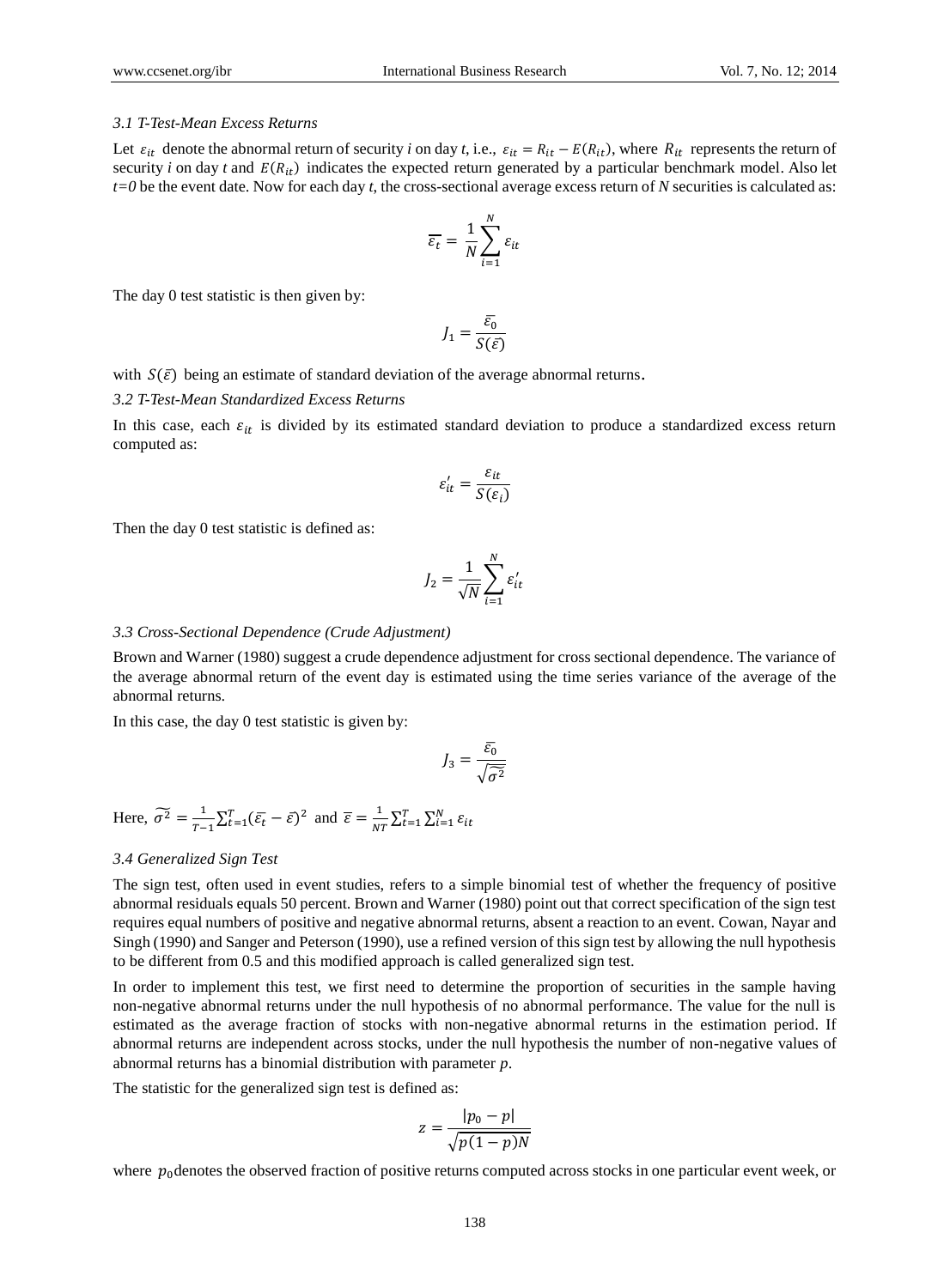the average fraction of firms with non-negative abnormal returns for events occurring over multiple weeks. This statistic is approximately distributed as normal distribution with zero mean and variance 1.

The advantage of the generalized sign test is that it takes into account the evidence of skewness in security returns. However, the power and specification of the generalized sign test have not been documented.

#### *3.5 Wilcoxon Signed-Rank Test*

Employing Wilcoxon signed-rank test is handy, since it considers that both the sign and the magnitude of abnormal returns are significant. The test statistic in this case is given by:

$$
W = \sum_{i=1}^{N} r_i^+
$$

Where  $r_i^+$  is the positive rank of the absolute value of abnormal returns. This test assumes that none of the absolute values are equal, and that each is a nonzero value. Under the null hypothesis of equally likely positive or negative abnormal returns and when *N* is large, *W* asymptotically follows a normal distribution with the following mean and variance:

$$
E(W) = \frac{N(N + 1)}{4}
$$

$$
V(W) = \frac{N(N + 1)(2N + 1)}{12}
$$

## *3.6 Corrado's Rank Test*

Corrado (1989) observes that another nonparametric test, known as the rank test, is more powerful than the standard parametric tests. Like the generalized sign test, the rank test does not require symmetry of the cross-sectional abnormal return distribution.

In order to implement this test, it is first necessary to transform each firm's abnormal returns into their respective ranks. To do so, let  $K_{it}$  denote the rank of the abnormal return  $\varepsilon_{it}$  in security *i*'s time series of T excess returns, i.e.,  $K_{it} = rank(\varepsilon_{it})$ ; t=1, 2,..., T. Here  $\varepsilon_{it} \geq \varepsilon_{ij}$  means  $K_{it} \geq K_{ij}$  and  $T \geq K_{it} \geq 1$ . The average rank is then calculated as  $\bar{K} = \frac{T+1}{2}$  $\frac{+1}{2}$  and the day 0 test statistic is given by

$$
R = \frac{\frac{1}{N} \sum_{I=1}^{N} (K_{i0} - \overline{K})}{S(K)}
$$

where the standard deviation  $S(K)$  is computed as:

$$
S(K) = \sqrt{\frac{1}{T} \sum_{t=1}^{T} \left[ \sum_{i=1}^{N} (K_{it} - \overline{K})/N \right]^2}
$$

This statistic is distributed asymptotically as unit normal. Cowan and Sergeant (1996) document that if the return variance is unlikely to increase, then Corrado's rank test is better specified and more powerful than parametric tests. With the increase in variance, however, this test is misspecified.

Table 1 presents parametric and nonparametric event study tests reviewed in this paper. Each of these approaches is employed to investigate the short-run abnormal performance of firms following major corporate events.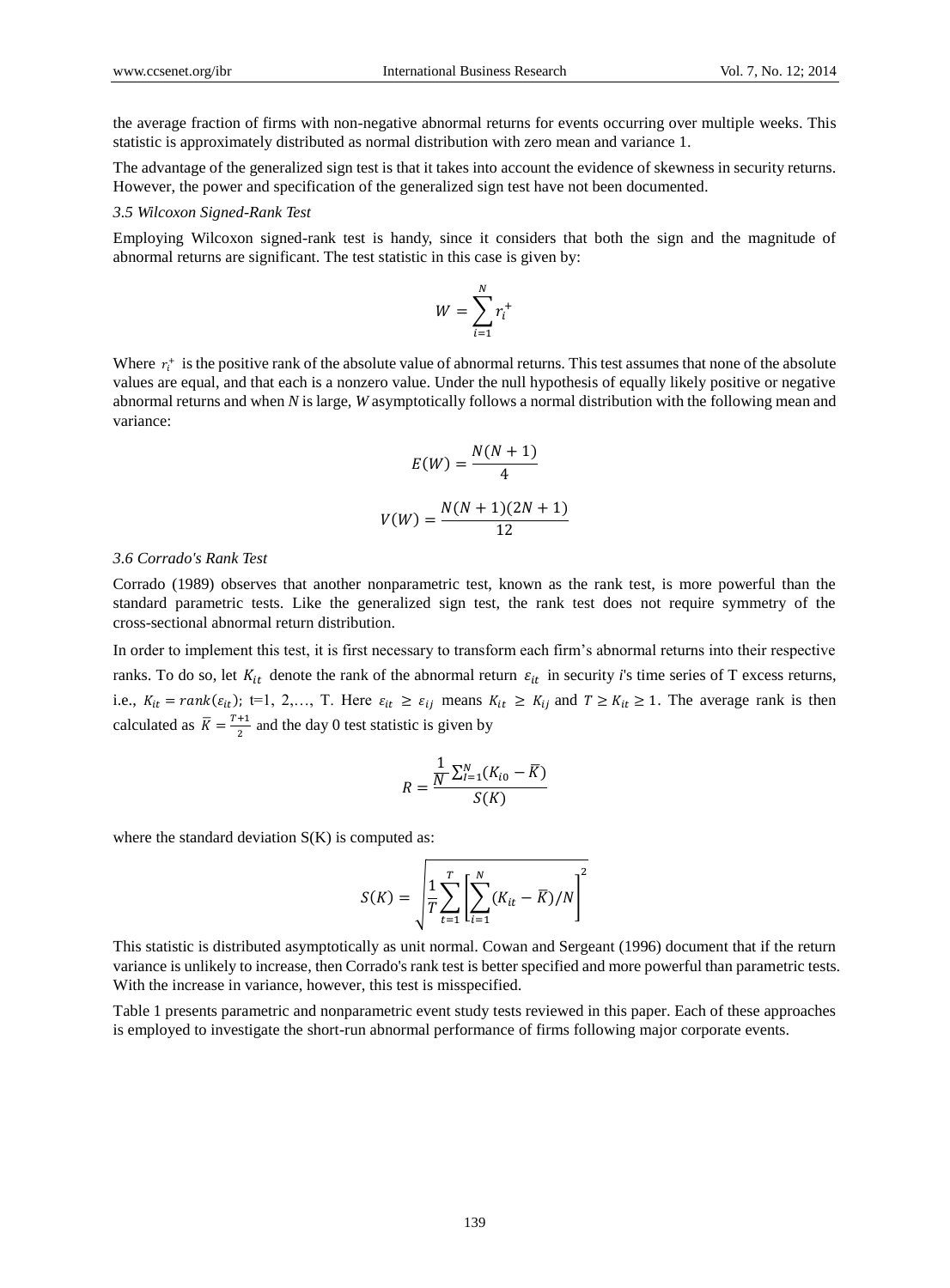## Table 1. Summary of alternative methodologies

| Methods                                       | <b>Test Statistics</b>                                                        |
|-----------------------------------------------|-------------------------------------------------------------------------------|
| t-test-mean excess returns                    | $J_1 = \frac{\overline{\varepsilon_0}}{S(\overline{\varepsilon})}$            |
| t-test-mean standardized excess returns       | $J_2 = \frac{1}{\sqrt{N}} \sum_{i=1}^{N} \varepsilon'_{it}$                   |
| Cross-Sectional Dependence (Crude Adjustment) | $J_3 = \frac{\overline{\varepsilon_0}}{\sqrt{\overline{\widehat{\sigma}^2}}}$ |
| Generalized Sign Test                         | $z = \frac{ p_0 - p }{\sqrt{p(1-p)N}}$                                        |
| Wilcoxon Signed-Rank Test                     | $W = \sum_{i=1}^{N} r_i^+$                                                    |
| Corrado's Rank Test                           | $R = \frac{\frac{1}{N} \sum_{l=1}^{N} (K_{i0} - \overline{K})}{S(K)}$         |

*Note*. This table summarizes the test statistics of different empirical procedures discussed in this study. The first three methodologies refer to parametric event study approaches and the rest indicate nonparametric procedures.

#### **4. Recent Developments in Non-parametric Event Study Tests**

The rank tests, introduced by Corrado (1989) and Corrado and Zivney (1992), are applied for testing single day event abnormal returns. Corrado (1989), however, reports that implementing rank test for CARs requires defining multiple-day returns that match the number of days in the CARs. This can be done by dividing the estimation period and event period into intervals matching the number of days in the CAR. Unfortunately, this procedure is not very effective, because the number of observations quickly becomes impracticably small as the CAR-period lengthens and the resultant loss of observations weakens the abnormal return model estimation. Cowan (1992) and Campbell and Wasley (1993) conduct Corrado's rank test for testing cumulative abnormal returns by simply accumulating daily ranks of abnormal returns within the CAR-period. Like the multi-day approach, cumulated ranks approach also has potential shortcomings. Cowan (1992) and Kolari and Pynnönen (2010) report that such procedure quickly loses power in detecting abnormal returns, especially in longer event windows. Because this approach involves transferring the returns to rank numbers and hence the returns no longer capture the magnitudes of returns, only their relative ranks. Thus, if one large return is randomly assigned to one day within the event window independently for each stock, there is only one potentially outstanding rank for each stock that is randomly scattered across the window. This is likely to average largely out in the cumulative rank sum resulting in poor power properties of the test.

In order to overcome these puzzles, Kolari and Pynnönen (2011) introduce a generalized rank test based on generalized standardized abnormal returns which can be applied for testing both single abnormal returns and cumulative abnormal returns. The proposed test is robust to abnormal return serial correlation, event-induced volatility and cross-sectional correlation of abnormal returns due to event day clustering. Further details can be found in Kolari and Pynnönen (2011).

#### **5. Conclusions**

Event studies are conducted for the purpose of investigating the effect of an event on stock returns. Typical events include firm-specific events and Economy-wide events. Firm-specific events usually indicate a change in the company policy. Examples of such events involve earnings, investment, mergers and acquisitions, issues of new debt or equity, stock splits, etc. announcements. Economy-wide events, on the other hand, are employed in large sample event studies which investigate the impact of a particular event on relevant securities. This type of events includes inflation, interest rate, consumer confidence, trade deficient, etc. announcements.

This paper presents a modest attempt to portray the short-run event study methodology beginning with FFJR in the late 1960s. The main objective of this article is to outline the existing parametric and nonparametric tests used in short-run event studies. To serve this purpose, standard parametric tests, Generalized Sign Test, Wilcoxon Signed-Rank Test and Corrado's Rank Test are discussed. Recent developments in non-parametric event study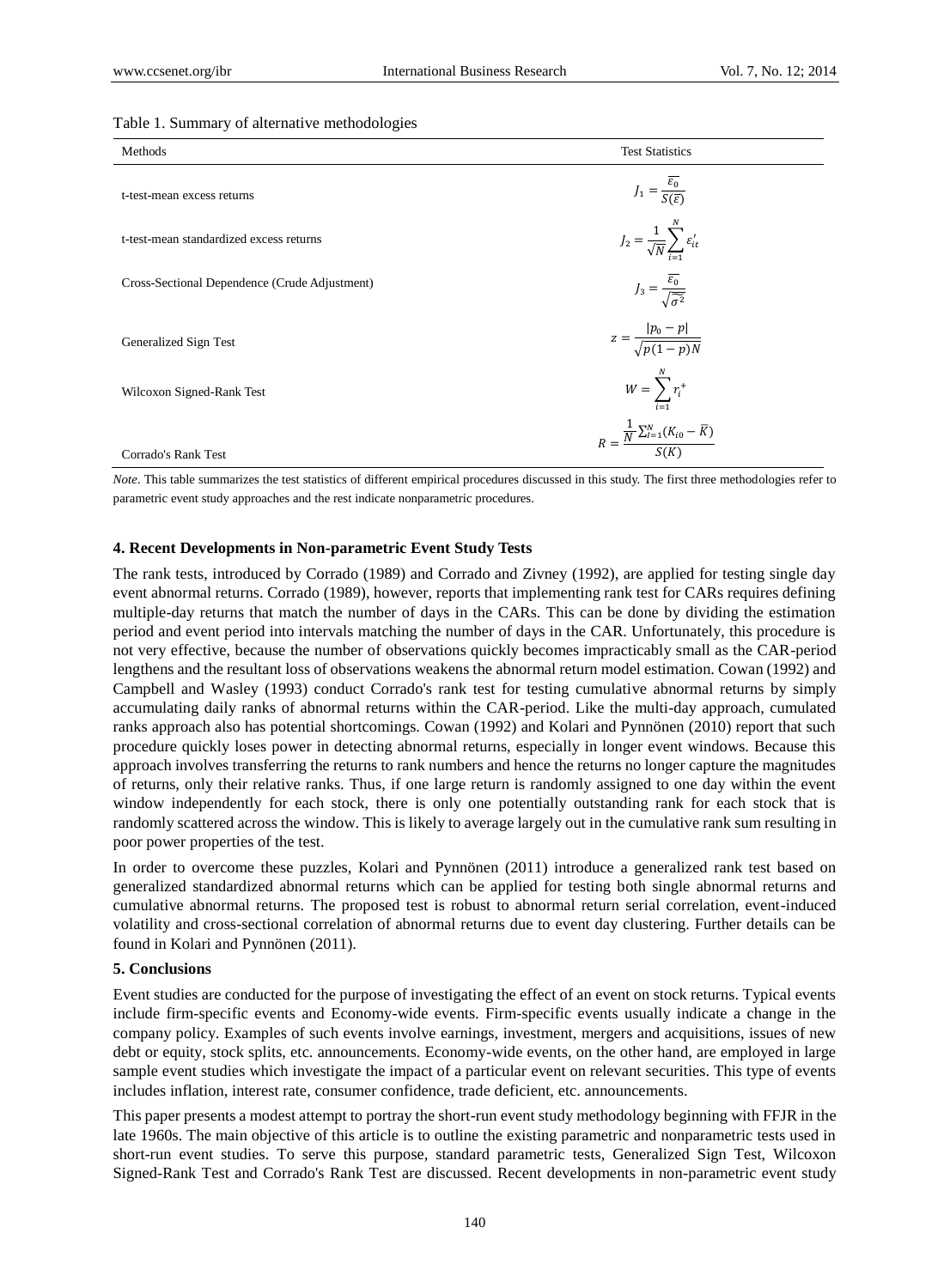tests are also reviewed. For example, Kolari and Pynnönen (2011) recently introduce a generalized rank test based on generalized standardized abnormal returns which is used to test both single abnormal returns and cumulative abnormal returns. Reviewing the prior studies concludes that nonparametric sign and rank tests are well specified and have more power than the standard parametric approaches in detecting the short-run anomalies.

#### **Acknowledgement**

The author thanks Professor Seppo Pynnönen for his valuable comments and suggestions. His assistance and guidance are also acknowledged.

#### **References**

- Aktas, N., de Bodt, E., & Cousin, J. G. (2007). Event Studies with a Contaminated Estimation Period. *Journal of Corporate Finance, 13*(1), 129–145. http://dx.doi.org/10.1016/j.jcorpfin.2006.09.001
- Ball, R., & Brown, P. (1968). An Empirical Evaluation of Accounting Income Numbers. *Journal of Accounting Research, 6*, 159–177.
- Boehmer, E., Musumeci, J., & Poulsen, A. B. (1991). Event-study Methodology under Conditions of Event-induced Variance. *Journal of Financial Economics, 30*(2), 253–272. http://dx.doi.org/10.1016/0304-405X(91)90032-F
- Brown, S., & Warner, J. (1980). Measuring Security Price Performance. *Journal of Financial Economics, 8*, 205– 258. http://dx.doi.org/10.1016/0304-405X(80)90002-1
- Brown, S., & Warner, J. (1985). Using Daily Stock Returns: The Case of Event Studies*. Journal of Financial Economics, 14*, 3–31. http://dx.doi.org/10.1016/0304-405X(85)90042-X
- Campbell, C., & Wasley, C. (1993). Measuring Security Price Performance Using Daily NASDAQ Returns. *Journal of Financial Economics, 33*, 73–92. http://dx.doi.org/10.1016/0304-405X(93)90025-7
- Corrado, C. J. (1989). A Nonparametric Test for Abnormal Security-Price Performance in Event Studies. *Journal of Financial Economics, 23*, 385–395. http://dx.doi.org/10.1016/0304-405X(89)90064-0
- Corrado, C. J., & Truong, C. (2008). Conducting Event Studies with Asia-Pacific Security Market Data. *Pacific-Basin Finance Journal, 16*, 493–521. http://dx.doi.org/10.1016/j.pacfin.2007.10.005
- Corrado, C. J., & Zivney, T. L. (1992). The Specification and Power of the Sign Test in Event Study Hypothesis Tests Using Daily Stock Returns. *Journal of Financial and Quantitative Analysis, 27*(3), 465–478. http://dx.doi.org/10.2307/2331331
- Cowan, A. R. (1992). Nonparametric Event Study Tests. *Review of Quantitative Finance and Accounting, 2*, 343– 358. http://dx.doi.org/10.1007/BF00939016
- Cowan, A. R., & Sergeant, A. M. A. (1996). Trading Frequency and Event Study Test Specification. *Journal of Banking and Finance, 20*(10), 1731–1757. http://dx.doi.org/10.1016/S0378-4266(96)00021-0
- Cowan, A. R., Nayar, N., & Singh, A. K. (1990). Stock Returns before and after Calls of Convertible Bonds. *Journal of Financial and Quantitative Analysis, 25*, 549–554. http://dx.doi.org/10.2307/2331016
- Dolley, J. C. (1933). Characteristics and Procedure of Common Stock Split-ups*. Harvard Business Review, 11*, 316–326.
- Dyckman, T., Philbrick, D., & Stephan, J. (1984). A Comparison of Event Study Methodologies Using Daily Stock Returns: A Simulation Approach. *Journal of Accounting Research, 22*, 1–30.
- Fama, E., Fisher, L., Jensen, M., & Roll, R. (1969). The Adjustment of Stock Prices to New Information. *International Economic Review, 10*, 1–21.
- Harrington, S. E., & Shrider, D. G. (2007). All Events Induce Variance: Analyzing Abnormal Returns When Effects Vary Across Firms. *Journal of Financial and Quantitative Analysis, 42*(1), 229–256. http://dx.doi.org/10.1017/S002210900000226X
- Higgins, E. J., & Peterson, D. R. (1998). The Power of One and Two Sample t-statistics Given Event-induced Variance Increases and Nonnormal Stock Returns: A Comparative Study. *Quarterly Journal of Business and Economics, 37*(1), 27–50.
- Kolari, J. W., & Pynnönen, S. (2010). Event Study Testing with Cross-sectional Correlation of Abnormal Returns. *Review of Financial Studies, 23*, 3996–4025. http://dx.doi.org/10.1093/rfs/hhq072
- Kolari, J. W., & Pynnönen, S. (2011). Nonparametric Rank Tests for Event Studies. *Journal of Empirical Finance,*